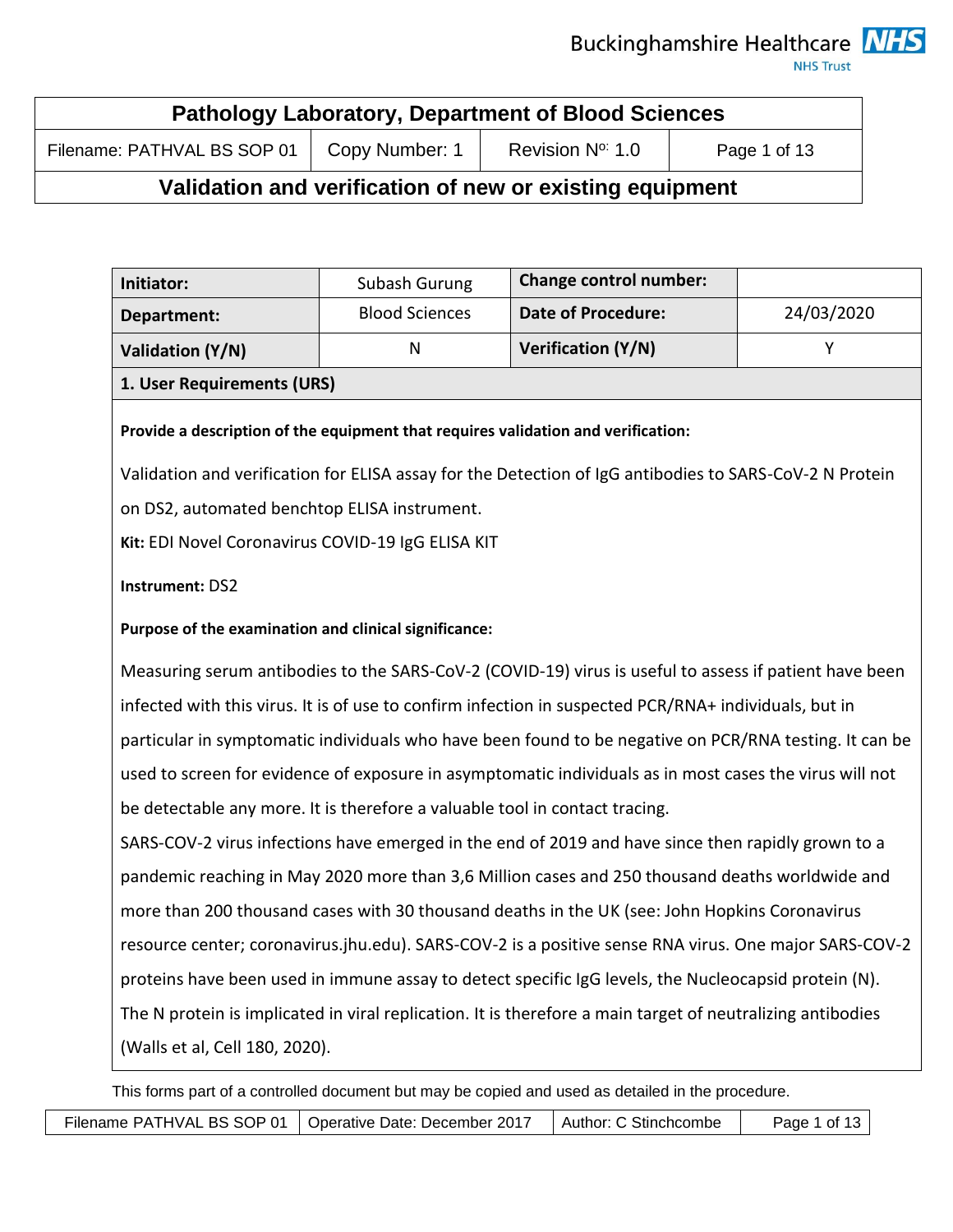**NHS Trust** 

| <b>Pathology Laboratory, Department of Blood Sciences</b>                                     |  |  |  |  |
|-----------------------------------------------------------------------------------------------|--|--|--|--|
| Revision N <sup>o:</sup> 1.0<br>Filename: PATHVAL BS SOP 01<br>Copy Number: 1<br>Page 2 of 13 |  |  |  |  |

# **Validation and verification of new or existing equipment**

### **Principle and method of the procedure:**

This ELISA kit is designed, developed, and produced for the qualitative measurement of the human anti-COVID-19 IgG antibody in serum. This assay utilizes the microplate based enzyme immunoassay technique. Assay controls and 1:100 diluted human serum samples are added to the microtiter wells of a microplate that was coated with COVID recombinant full length nucleocapsid protein. After the first incubation period, the unbound protein matrix is removed with a subsequent washing step.

A horseradish peroxidase (HRP) labelled polyclonal goat anti-human IgG tracer antibody is added to each well. After an incubation period, an immunocomplex of "COVID-19 recombinant antigen – human anti-COVID-19 IgG antibody - HRP labelled anti human IgG tracer antibody" is formed if there is specific coronavirus IgG antibody present in the tested specimen. The unbound tracer antibody is removed by the subsequent washing step. HRP tracer antibody bound to the well is then incubated with a substrate solution in a timed reaction and then measured in a spectrophotometric microplate reader. The enzymatic activity of the tracer antibody bound to the anti-COVID-19 IgG on the wall of the microtiter well is proportional to the amount of the anti-COVID-19 IgG antibody level in the tested specimen.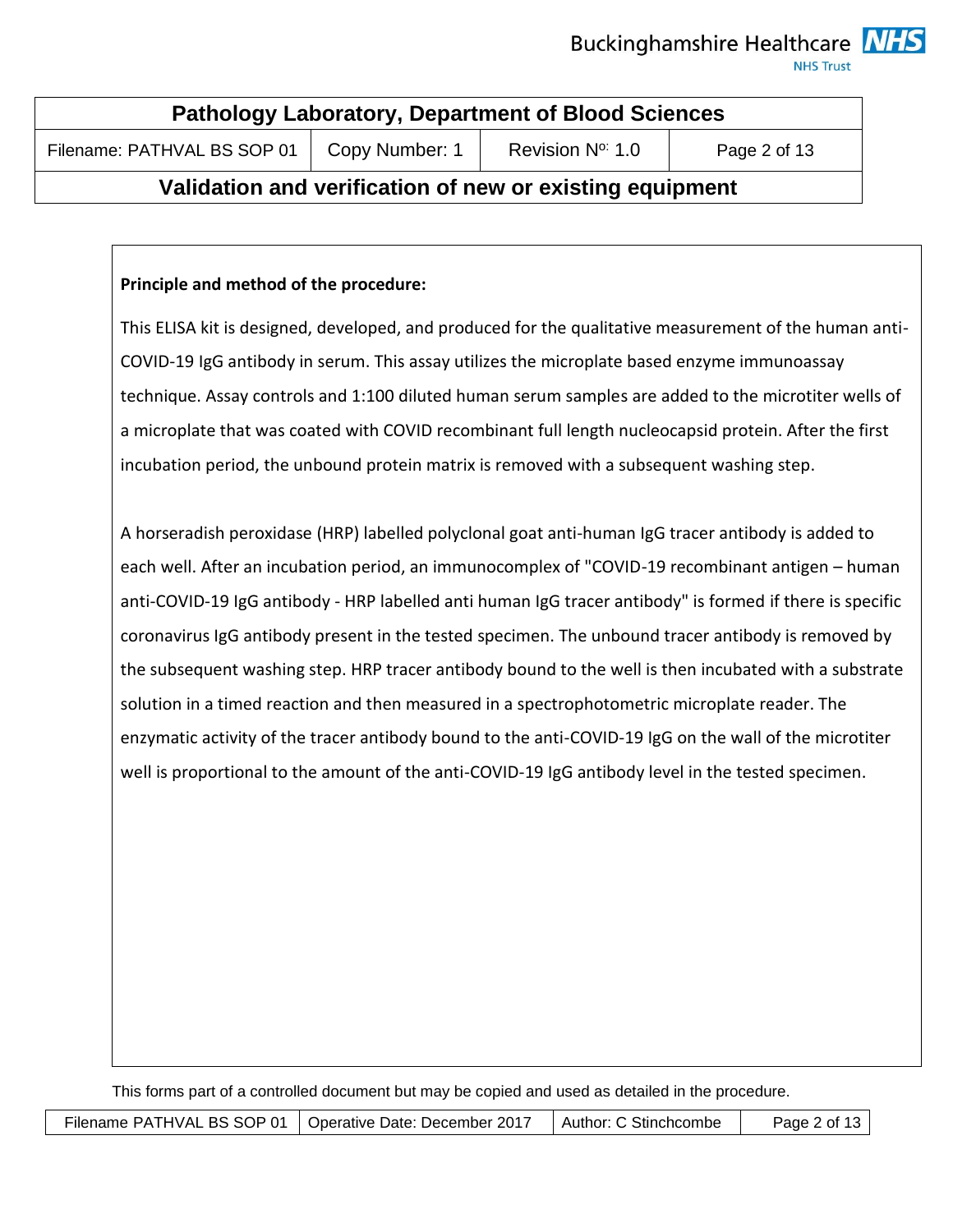**NHS Trust** 

| <b>Pathology Laboratory, Department of Blood Sciences</b>                                     |  |  |  |  |
|-----------------------------------------------------------------------------------------------|--|--|--|--|
| Filename: PATHVAL BS SOP 01<br>Revision N <sup>o:</sup> 1.0<br>Page 3 of 13<br>Copy Number: 1 |  |  |  |  |

## **Validation and verification of new or existing equipment**

**Performance characteristics and regulatory standards required for equipment, reagent, service, and environment**

**Equipment and reagents required:**

| <b>Item</b>                                                        | <b>Stock</b>                 | In-use storage                             | <b>Supplier</b>               | Part number |
|--------------------------------------------------------------------|------------------------------|--------------------------------------------|-------------------------------|-------------|
|                                                                    | storage                      |                                            |                               |             |
| Dynex DS2 EIA<br>Processor                                         | <b>Blood</b><br>Sciences Lab | <b>Blood Sciences</b><br>Lab, Room<br>temp | Werfen                        | 1dsa1585    |
| <b>NOVEL</b><br><b>CORONAVIRUS</b><br>COVID-19 IgG<br><b>ELISA</b> | Cold Room 1                  | Serology Fridge<br>3                       | Pathway<br><b>Diagnostics</b> | KT1032      |
| DS2 reagent tips                                                   | Microbiology<br>store room   | <b>Blood Sciences</b><br>Lab, Room<br>temp | Werfen                        | 65920       |
| DS2 sample tips                                                    | Microbiology<br>store room   | <b>Blood Sciences</b><br>Lab, Room<br>temp | Werfen                        | 65910       |
| Sarstedt Universal<br>containers                                   | Microbiology<br>store room   | <b>Blood Sciences</b><br>Lab, Room<br>temp | Werfen                        | 63.9922.252 |

The Kit and reagents are handled per manufacturers recommendations. The test kit is stored at 2 – 8oC upon receipt. Prior to use, all reagents are allowed to come to room temperature. Reagents from different kit lot numbers are not combined or interchanged. ELISA WASH CONCENTRATE is diluted as instructed prior to use. All other reagents are ready for use. Below lists the steps involved if the assay were to be performed manually:

## **Sample Preparation**

1. Dilute sample by a 1:100 dilution ratio with the COVID-19 IgG Sample Diluent (31218). For each 10 μL of sample, 1000 μL of COVID-19 IgG Sample Diluent (31218) is needed.

2. Mix well prior to performing the assay

| Filename PATHVAL BS SOP 01 | I Operative Date: December 2017 | Author: C Stinchcombe | Page $3$ of $13$ |
|----------------------------|---------------------------------|-----------------------|------------------|
|----------------------------|---------------------------------|-----------------------|------------------|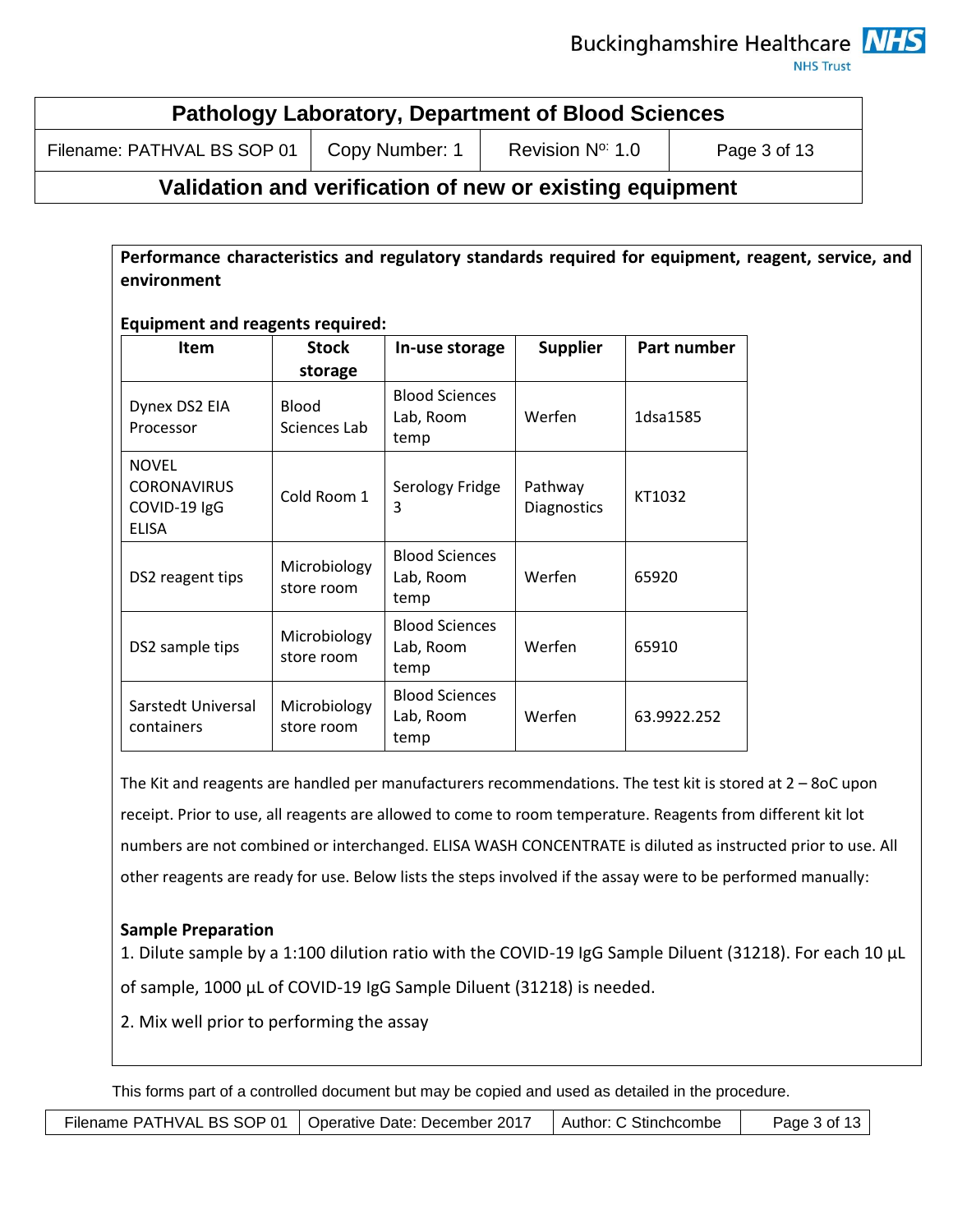**NHS Trust** 

| <b>Pathology Laboratory, Department of Blood Sciences</b>                                     |  |  |  |  |
|-----------------------------------------------------------------------------------------------|--|--|--|--|
| Revision N <sup>o:</sup> 1.0<br>Copy Number: 1<br>Filename: PATHVAL BS SOP 01<br>Page 4 of 13 |  |  |  |  |

# **Validation and verification of new or existing equipment**

### **Assay Procedure**

1. Place a sufficient number of microwell strips (31217) in a holder to run controls (31221, 31222) and samples in duplicate.

2. Add 100 µL of controls (31221, 31222) and 1:100 diluted samples into the designated microwells.

3. Mix gently and cover the plate with one plate sealer and aluminum foil. Incubate at room

temperature (20-25 ºC) for 30 minutes.

4. Remove the plate sealer. Aspirate the contents of each well. Wash each well 5 times by dispensing 350 µL of diluted wash solution (10010) into each well, and then completely aspirate the contents.

Alternatively, an automated microplate washer can be used.

5. Add 100 µL of the HRP labeled Anti-hIgG Tracer Antibody (31220) into the microwells.

6. Mix gently and cover the plate with one plate sealer and aluminum foil. Incubate at room

temperature (20-25 ºC) for 30 minutes.

7. Remove the plate sealer. Aspirate the contents of each well. Wash each well 5 times by dispensing 350 µL of diluted wash solution (10010) into each well, and then completely aspirate the contents.

Alternatively, an automated microplate washer can be used.

8. Add 100 µL of the substrate (10020) into the microwells.

9. Mix gently and cover the plate with aluminum foil. Incubate at room temperature (20-25 °C) for 20 minutes.

10. Remove the aluminum foil and add 100 µL of stop solution (10030) into each of the microwells. Mix by gently by tapping the plate.

11. Read the absorbance at 450 nm within 10 minutes with a microplate reader

|  | Filename PATHVAL BS SOP 01   Operative Date: December 2017 | Author: C Stinchcombe | Page 4 of 13 $\vert$ |
|--|------------------------------------------------------------|-----------------------|----------------------|
|--|------------------------------------------------------------|-----------------------|----------------------|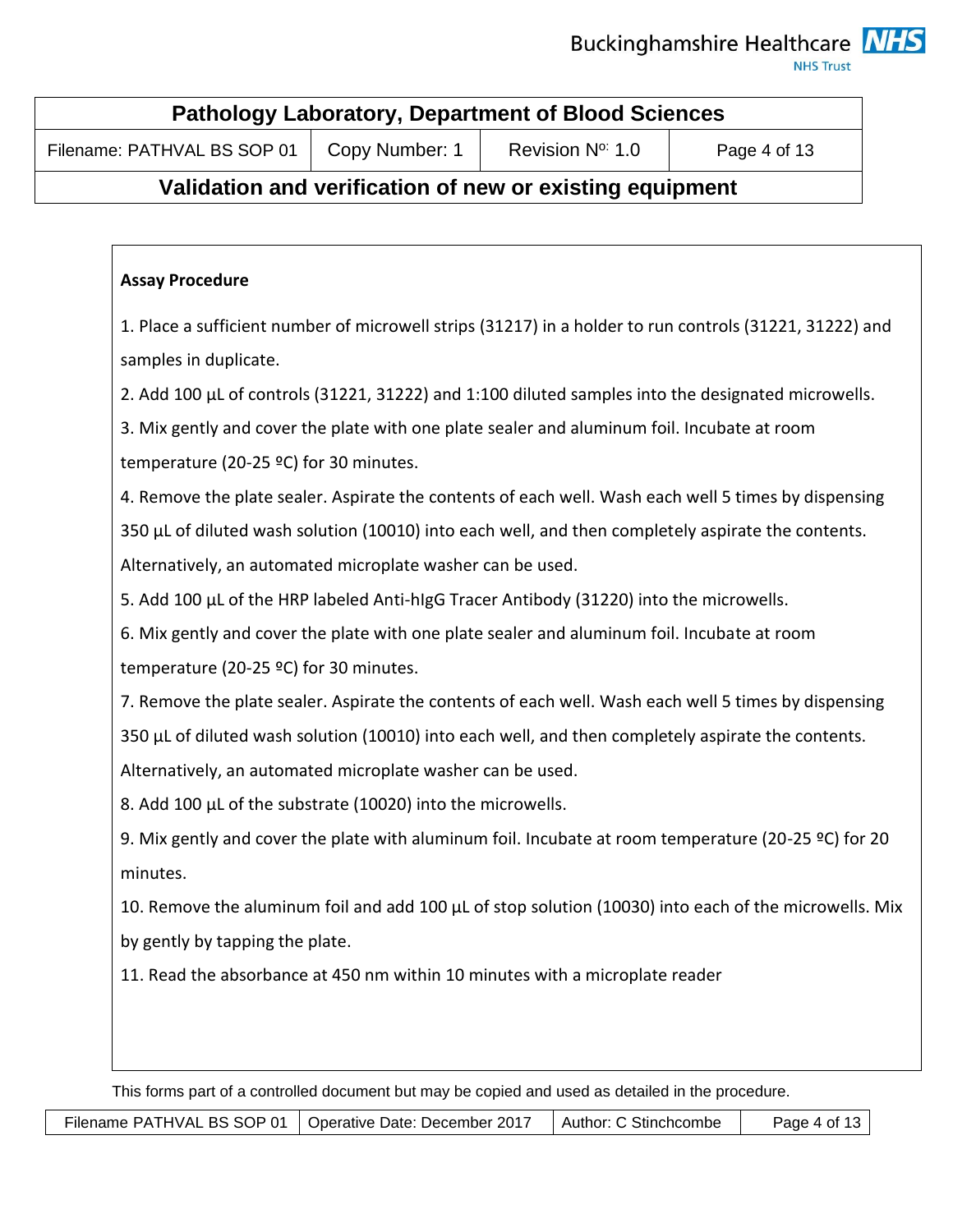**NHS Trust** 

| <b>Pathology Laboratory, Department of Blood Sciences</b>                        |  |  |  |  |
|----------------------------------------------------------------------------------|--|--|--|--|
| Copy Number: 1<br>Revision N° 1.0<br>Filename: PATHVAL BS SOP 01<br>Page 5 of 13 |  |  |  |  |

# **Validation and verification of new or existing equipment**

### **INTERPRETION OF RESULTS**

1. Calculate the average value of the absorbance of the negative control (xNC).

2. Calculate the cuttoffs using the following formulas:

Positive cutoff =  $1.1$  X (xNC + 0.18)

Negative cutoff =  $0.9$  (xNC +  $0.18$ )

Calculate the Background Adjustment Factor (BAF) using the following formulas: • BAF = xNC - 0.10 3. Determine the interpretation of the sample by comparing the OD to the following table:

| <b>Interpretation</b> | <b>Interval</b>                      | <b>Results</b>                        |
|-----------------------|--------------------------------------|---------------------------------------|
| <b>Negative</b>       | Measured value $\leq$                | The sample does not contain the new   |
|                       | Negative cuttoff                     | coronavirus (COVID-19) IgG related    |
|                       |                                      | antibody                              |
| <b>Positive</b>       | Measured value $\geq$                | The sample contains novel             |
|                       | Positive cuttoff                     | coronavirus (COVID-19) IgG            |
|                       |                                      | associated antibodies.                |
| <b>Borderline</b>     | Negative cuttoff <                   | Retest the sample in conjunction with |
|                       | Measured value ><br>Positive cuttoff | other clinical tests.                 |

Epitope Diagnostics claims the diagnostic sensitivity is 100% and the diagnostic specificity is 100%.

|  | Filename PATHVAL BS SOP 01   Operative Date: December 2017 | l Author: C Stinchcombe | Page 5 of 13 $\vert$ |
|--|------------------------------------------------------------|-------------------------|----------------------|
|--|------------------------------------------------------------|-------------------------|----------------------|

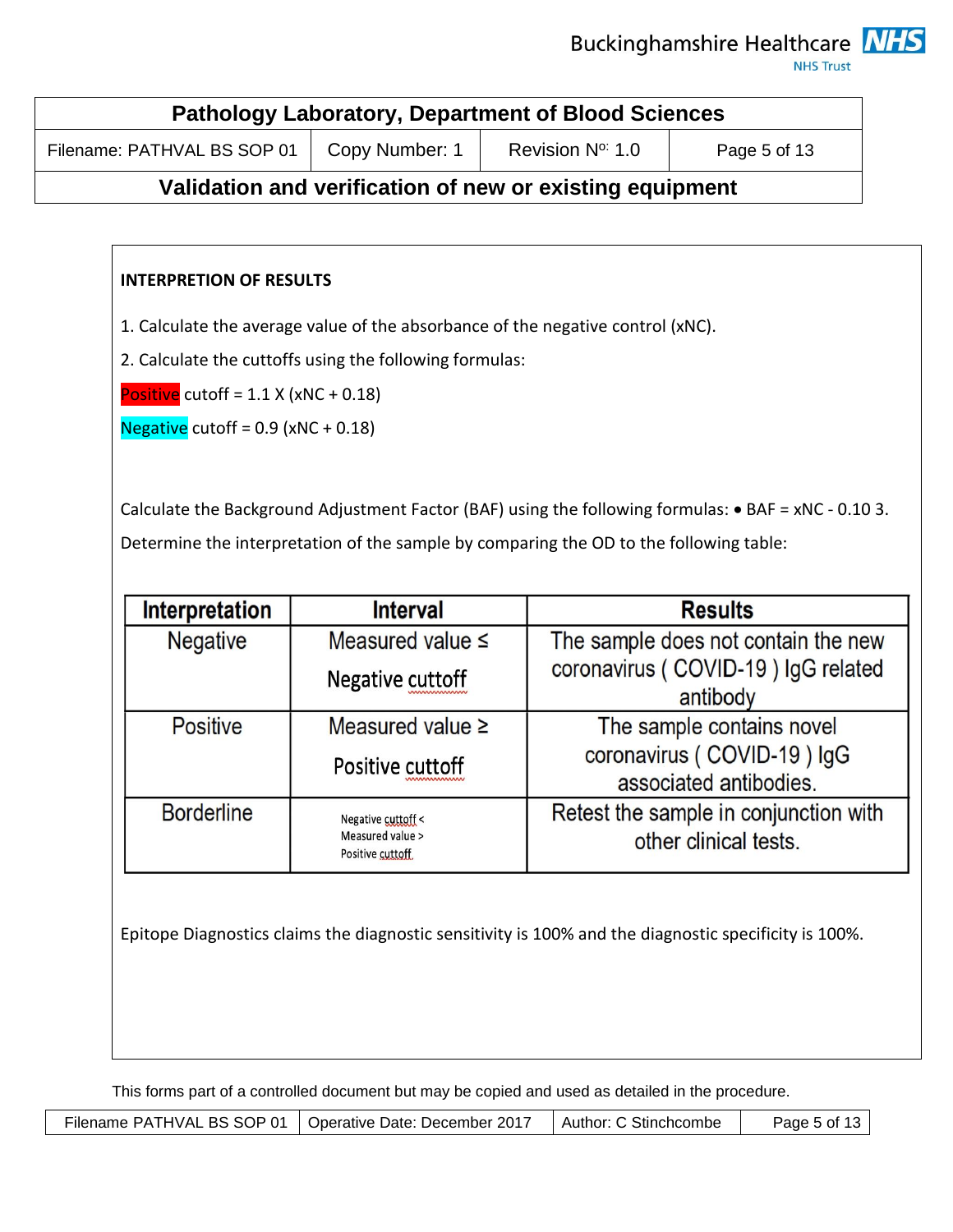**NHS Trust** 

|                                                                                                                | Filename: PATHVAL BS SOP 01                                                                                                                                                          |                                 |                                 | Revision N° 1.0                                                                                                                                                                                                                                                       | Page 6 of 13 |
|----------------------------------------------------------------------------------------------------------------|--------------------------------------------------------------------------------------------------------------------------------------------------------------------------------------|---------------------------------|---------------------------------|-----------------------------------------------------------------------------------------------------------------------------------------------------------------------------------------------------------------------------------------------------------------------|--------------|
|                                                                                                                |                                                                                                                                                                                      |                                 |                                 | Validation and verification of new or existing equipment                                                                                                                                                                                                              |              |
| <b>CLINICAL TESTING</b><br>results are as follows:                                                             | and Prevention and Zhejiang University Hospital. The<br>combined cohort consisted of normal healthy patients with<br>3, 2019] ( $n = 54$ ) and RT-PCR confirmed positive patients in |                                 |                                 | Serum samples from two cohorts of patients were tested using<br>the IgG ELISA kit at the Jiaxing City Center for Disease Control<br>samples collected prior to the COVID-19 outbreak [December<br>after the second week of the onset of the disease ( $n = 30$ ). The |              |
|                                                                                                                | Confirmed<br>Positive<br>Confirmed<br>Negative                                                                                                                                       | <b>Test Positive</b><br>30<br>0 | <b>Test Negative</b><br>0<br>54 |                                                                                                                                                                                                                                                                       |              |
|                                                                                                                | The diagnostic sensitivity is 100%.<br>The diagnostic specificity is 100%.                                                                                                           |                                 |                                 |                                                                                                                                                                                                                                                                       |              |
| <b>Cross reactivity</b><br>agents:                                                                             |                                                                                                                                                                                      |                                 |                                 | Epitope Diagnostics claims there were no Cross-reactivity from the following diseases or infectious                                                                                                                                                                   |              |
| Anti-infulenza A<br>Anti-Influenza B<br><b>Hepatitis C</b><br>Anti-nuclear antibodies<br>Respiratory syncytial |                                                                                                                                                                                      |                                 |                                 |                                                                                                                                                                                                                                                                       |              |
|                                                                                                                |                                                                                                                                                                                      |                                 |                                 |                                                                                                                                                                                                                                                                       |              |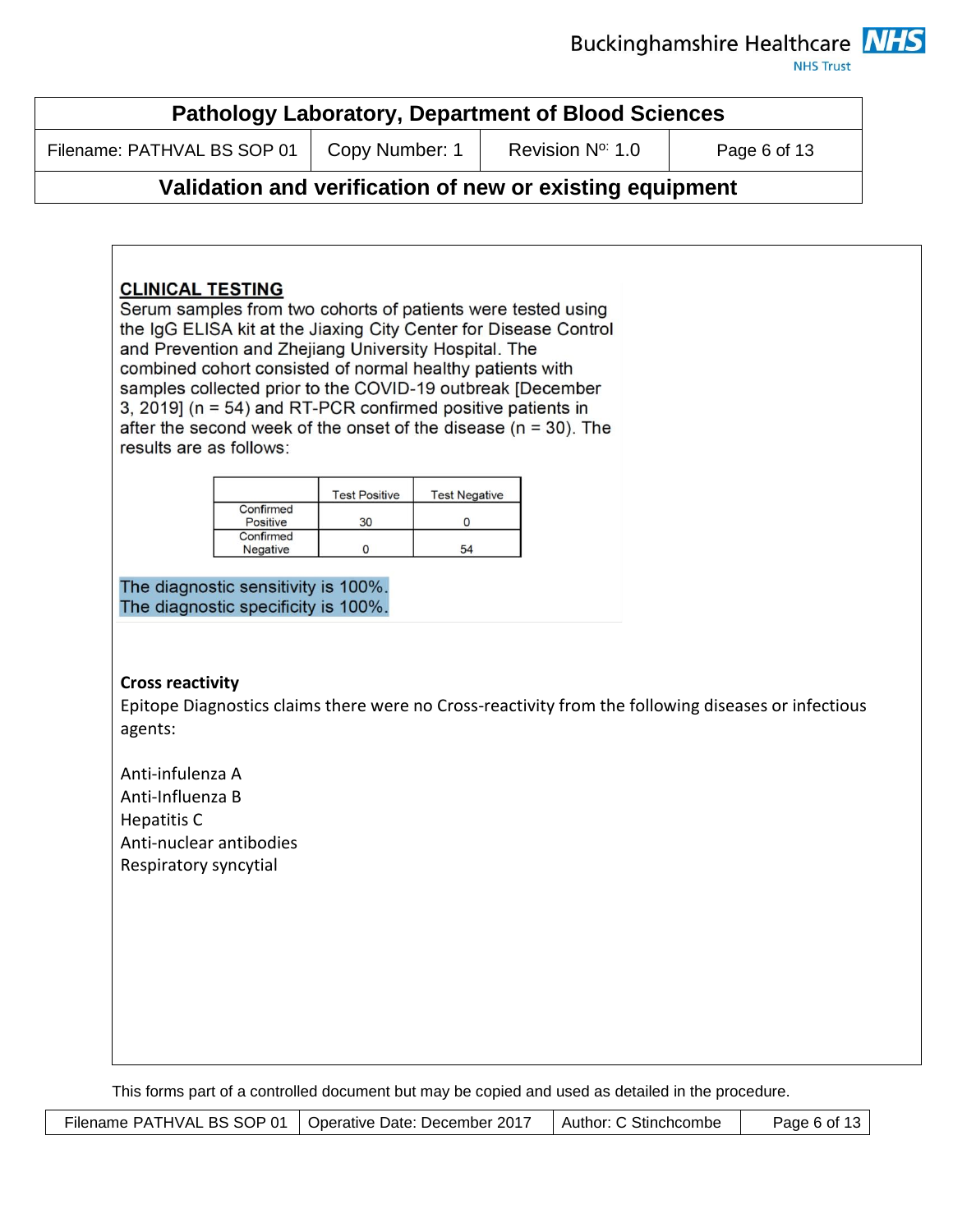**NHS Trust** 

| <b>Pathology Laboratory, Department of Blood Sciences</b> |                |                              |              |  |  |  |  |  |
|-----------------------------------------------------------|----------------|------------------------------|--------------|--|--|--|--|--|
| Filename: PATHVAL BS SOP 01                               | Copy Number: 1 | Revision N <sup>o:</sup> 1.0 | Page 7 of 13 |  |  |  |  |  |
|                                                           |                |                              |              |  |  |  |  |  |

## **Validation and verification of new or existing equipment**

Evaluation of potentially interfering drugs and interfering substances:

# **LIMITATIONS OF THE PROCEDURE**

- This test is only for qualitative detection. Test results should not  $\mathbf{1}$ be the sole basis for clinical diagnosis and treatment. The confirmation of infection with novel coronavirus (COVID-19) must be combined with the patient's clinical signs in conjunction to other tests.
- $2.$ In the first week of the onset of the infection with the novel coronavirus (COVID-19) patients results may be negative for IgG. In addition, patients with low immunity or other diseases that affect immune function, failure of important systemic organs, and use of drugs that suppress immune function can also lead to negative results of new coronavirus IgG. Previous infection of SARS or other coronavirus strain may cause a light IgG positive in view of similarity of different strains.
- Bacterial or fungal contamination of serum specimens or  $3<sub>1</sub>$ reagents, or cross-contamination between reagents may cause erroneous results.
- 4. Water deionized with polyester resins may inactive the horseradish peroxidase enzyme.

## **Training requirements (could be manufacturer training or in-house training):**

Training was not offered by the manufacturer. In-house training and competency is sufficient. Only competency tested individuals should be attempting this test unsupervised. Once a member of staff is fully trained by a competent assessor and the relevant paperwork is complete, they will be able to run this test and report patient results.

| Filename PATHVAL BS SOP 01 | Operative Date: December 2017 | Author: C Stinchcombe | Page 7 of 13 l |
|----------------------------|-------------------------------|-----------------------|----------------|
|----------------------------|-------------------------------|-----------------------|----------------|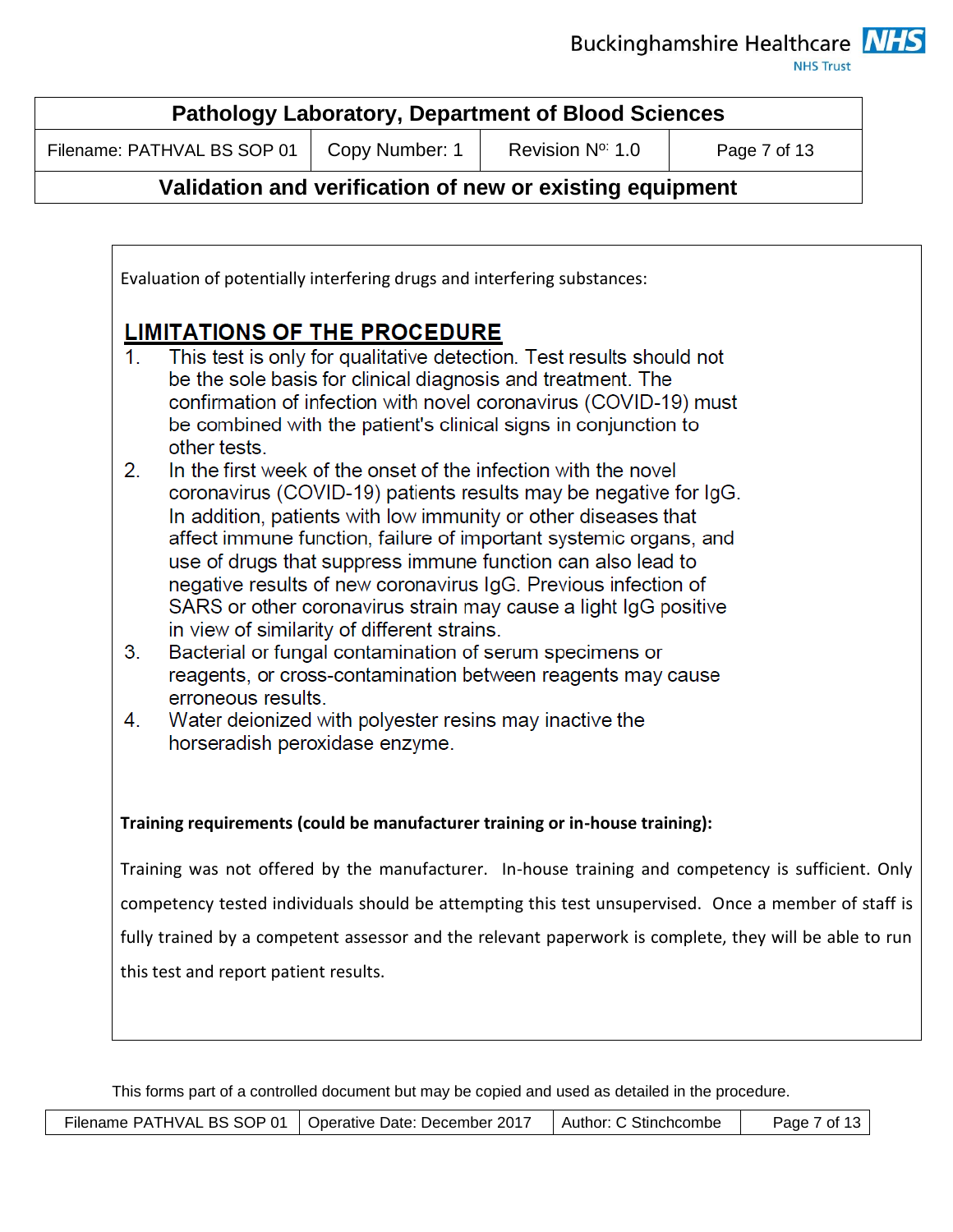**NHS Trust** 

| <b>Pathology Laboratory, Department of Blood Sciences</b> |                |                              |              |  |  |  |  |
|-----------------------------------------------------------|----------------|------------------------------|--------------|--|--|--|--|
| Filename: PATHVAL BS SOP 01                               | Copy Number: 1 | Revision N <sup>o:</sup> 1.0 | Page 8 of 13 |  |  |  |  |

# **Validation and verification of new or existing equipment**

## **2. Scope of validation/verification:**

#### **Reason for validation/verification:**

Validation and verification of new assay kit for Measuring serum antibodies to the SARS-CoV-2 (COVID-19).

#### **Performance qualification (PQ) Plan:**

To test the manufacturers claims of 100% sensitivity and 100% specificity

To assess the assays parameters: Linearity, intra-assay variation, inter-assay variation and assay carryover**.** 

### **3. Validation/verification plan:**

**Timescale for validation/verification study to be complete: 01/06/2020**

- **1) Validation process**
- To test the manufacturers claims of 100% sensitivity and 100% specificity
- To assess the assays parameters: Linearity, intra-assay variation, inter-assay variation and assay carryover.

#### **2) Verification process**

|  | Filename PATHVAL BS SOP 01   Operative Date: December 2017 | Author: C Stinchcombe | Page 8 of 13 $\parallel$ |  |
|--|------------------------------------------------------------|-----------------------|--------------------------|--|
|--|------------------------------------------------------------|-----------------------|--------------------------|--|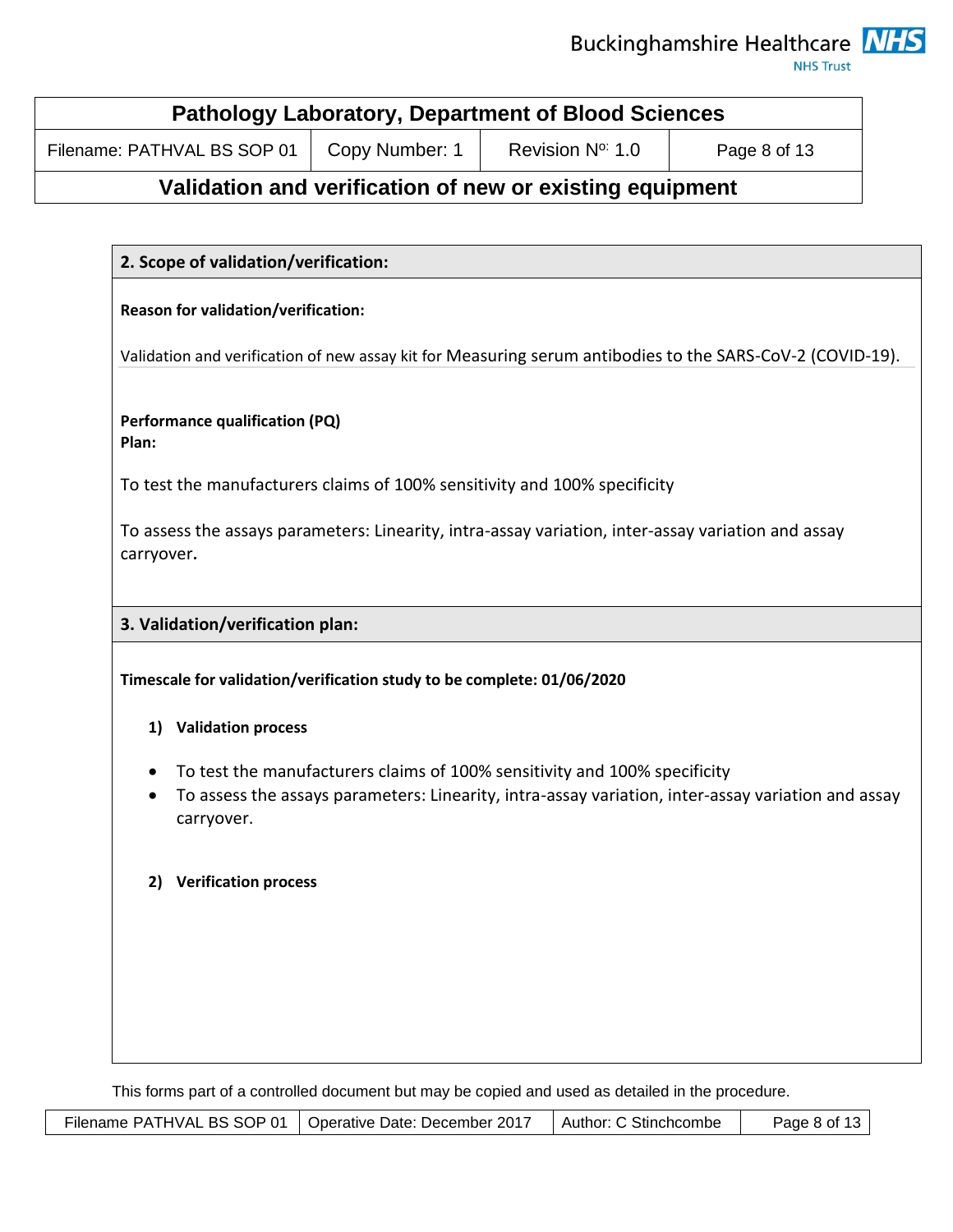**NHS Trust** 

| <b>Pathology Laboratory, Department of Blood Sciences</b> |                |                          |              |  |  |  |  |  |
|-----------------------------------------------------------|----------------|--------------------------|--------------|--|--|--|--|--|
| Filename: PATHVAL BS SOP 01                               | Copy Number: 1 | Revision $N^{\circ}$ 1.0 | Page 9 of 13 |  |  |  |  |  |

# **Validation and verification of new or existing equipment**

| $\mathcal{A}$ | $\mathsf{A}$      | B                    | $\mathsf{C}$ | D         | E.         | F          | G     | H                 | T                                                             | J.                       |
|---------------|-------------------|----------------------|--------------|-----------|------------|------------|-------|-------------------|---------------------------------------------------------------|--------------------------|
| 76            | 20V027101         | 05/05/2020 20249833  |              | 20M036149 | POS        | 21/04/2020 | Serum | <b>POS</b>        |                                                               |                          |
| 77            | 20W042434         | 05/05/2020 31174516  |              | 20M036396 | <b>POS</b> | 24/04/2020 | Serum | POS               |                                                               |                          |
| 78            | 20W042435         | 05/05/2020 2021 2093 |              | 20M032294 | POS        | 05/04/2020 | Serum | <b>POS</b>        |                                                               |                          |
| 79            | 20S167270S        |                      |              |           | <b>POS</b> |            | Serum | POS               |                                                               |                          |
| 80            | 20S169372S        |                      |              |           | <b>POS</b> |            | Serum | POS               |                                                               |                          |
| 81            | 20S165402         |                      |              |           | <b>POS</b> |            | Serum | POS               |                                                               |                          |
| 82            | 20W042436         |                      |              |           | <b>POS</b> |            | Serum | <b>POS</b>        |                                                               |                          |
| 83            | 20S170093S        |                      |              |           | POS        |            | Serum | POS:              |                                                               |                          |
| 84            | 20S014672S        |                      |              |           | <b>POS</b> |            | Serum | <b>POS</b>        |                                                               |                          |
| 85            | 20S170329S        |                      |              |           | POS        |            | Serum | <b>POS</b>        |                                                               |                          |
| 86            | 20S169136S        |                      |              |           | POS        |            | Serum | <b>POS</b>        |                                                               |                          |
|               | 20W42438S         |                      |              |           | POS        |            | Serum | POS               |                                                               |                          |
| 88            | 20S170351S        |                      |              |           | POS        |            | Serum | <b>POS</b>        |                                                               |                          |
| 89            | 20S170364S        |                      |              |           | <b>POS</b> |            | Serum | POS               |                                                               |                          |
| 90            | 20S169509S        |                      |              |           | <b>POS</b> |            | Serum | <b>POS</b>        |                                                               |                          |
| 91            | 20S013994         |                      |              |           | POS        |            | Serum | POS               |                                                               |                          |
| 92            | 20S163846         |                      |              |           | POS        |            |       | <b>POS</b>        |                                                               |                          |
| 93            | 20W042149S        |                      |              |           | <b>POS</b> |            |       | <b>POS</b>        |                                                               |                          |
|               | 20W043466S        |                      |              |           | POS        |            |       | POS               |                                                               |                          |
|               | 20S010124         | 24-Mar               | 20269599     | 20M029179 | POS        | 20-Mar     | Serum | Negative          | <b>POS</b>                                                    | Fresh sample for re-test |
|               | 20V024975         | 25-Mar               | 10802849     | 20M029224 | <b>POS</b> | 21-Mar     | Serum | Negative          | <b>POS</b>                                                    | Fresh sample for re-test |
|               | 20S146460         | 24-Mar               | 10966804     | 20M029278 | <b>POS</b> | 22-Mar     | Serum | <b>BORDERLINE</b> | POS:                                                          | Fresh sample for re-test |
|               | 20V024888         | 24-Mar               | 31060048     | 20M029332 | POS        | 23-Mar     | Serum | Negative          | <b>POS</b>                                                    | Fresh sample for re-test |
|               | 20S163189         |                      |              |           | <b>POS</b> |            | Serum | Negative          | <b>POS</b>                                                    | Fresh sample for re-test |
| 100           | 20S167066         | 05/05/2020 3107 5064 |              | 20m032795 | <b>POS</b> | 15/04/2020 | Serum | Negative          | T 9 PARAPLEGIC ON VANCOMYCIN FOR OSTEOMYELITINO FRESH SAMPLES |                          |
| 101           | 20S014029         | 04/05/2020 2018 2869 |              | 20M036017 | <b>POS</b> | 19/04/2020 | Serum | <b>Negative</b>   | <b>25% FLAME BURNS - ON ANTIBIOTIC</b>                        | <b>NO FRESH SAMPLES</b>  |
| 102           |                   |                      |              |           |            |            |       |                   |                                                               |                          |
| 103 N         |                   | 100                  |              |           |            |            |       |                   |                                                               |                          |
|               | 104 Positive      | 98                   |              |           |            |            |       |                   |                                                               |                          |
|               | 105 Negative      | $\overline{2}$       |              |           |            |            |       |                   |                                                               |                          |
|               | 106 Sensitivity % | 98%                  |              |           |            |            |       |                   |                                                               |                          |

To assess the sensitivity of the assay 100 PCR positive samples were processed. Out of 100 PCR positive samples, 7 samples were classified as negative. Further investigation revealed the serum samples were taken just 2 – 4 days post PCR positive. Rerun of these patients' samples post >10 PCR positive cleared the discrepancy for 5 samples. We were unable to obtain fresh samples for 2 of the negative classified patients. Sensitivity of 98% was achieved. **ACCEPTED**

|  | Filename PATHVAL BS SOP 01   Operative Date: December 2017 | Author: C Stinchcombe | Page 9 of 13 $\vert$ |
|--|------------------------------------------------------------|-----------------------|----------------------|
|--|------------------------------------------------------------|-----------------------|----------------------|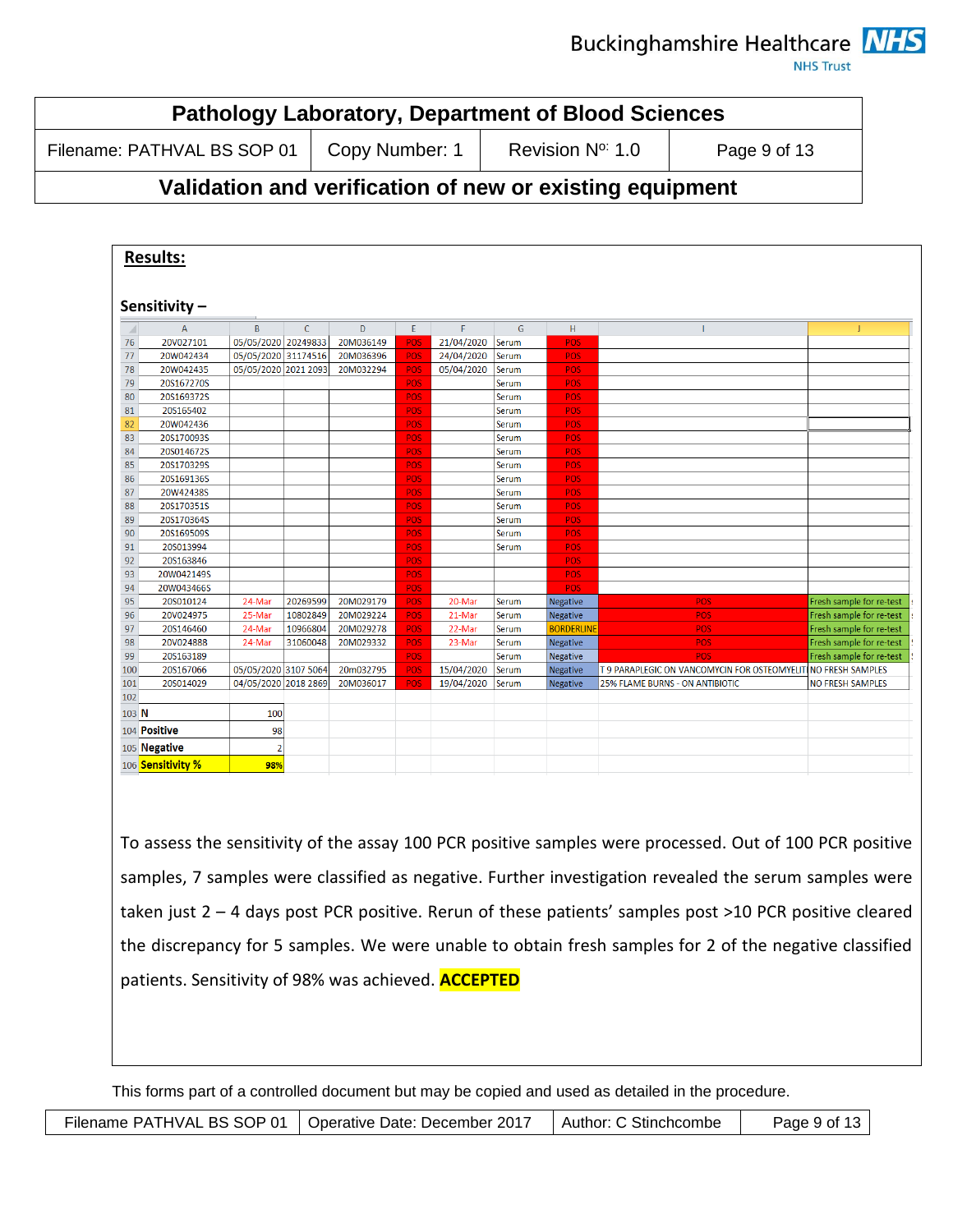**NHS Trust** 

| <b>Pathology Laboratory, Department of Blood Sciences</b> |  |                 |               |  |  |  |  |  |
|-----------------------------------------------------------|--|-----------------|---------------|--|--|--|--|--|
| Filename: PATHVAL BS SOP 01   Copy Number: 1              |  | Revision N° 1.0 | Page 10 of 13 |  |  |  |  |  |

## **Validation and verification of new or existing equipment**

|       | Specificity $-$  |                |               |     |   |     |     |     |       |                 |
|-------|------------------|----------------|---------------|-----|---|-----|-----|-----|-------|-----------------|
|       | $\overline{A}$   | B              | $\mathsf{C}$  |     | D | E   | F   | G   | H     |                 |
| 75    | 17V058156        | 04/10/2017     | 10768643 N/A  |     |   | N/A | N/A | N/A | Serum | <b>Negative</b> |
| 76    | 17V058155        | 03/01/2017     | 4.262E+09 N/A |     |   | N/A | N/A | N/A | Serum | <b>Negative</b> |
| 77    | 17V058146        | 04/10/2017     | 20221719 N/A  |     |   | N/A | N/A | N/A | Serum | <b>Negative</b> |
| 78    | 17V058142        | 04/10/2017     | 20153209 N/A  |     |   | N/A | N/A | N/A | Serum | <b>Negative</b> |
| 79    | 18V036318        | 29/05/2018     | 31071164 N/A  |     |   | N/A | N/A | N/A | Serum | <b>Negative</b> |
| 80    | 18V036307        | 29/05/2018     | 20317335 N/A  |     |   | N/A | N/A | N/A | Serum | <b>Negative</b> |
| 81    | <b>18V036317</b> | 29/05/2018     | 20343877 N/A  |     |   | N/A | N/A | N/A | Serum | <b>Negative</b> |
| 82    | 18V036358        | 29/05/2018     | 31106195 N/A  |     |   | N/A | N/A | N/A | Serum | <b>Negative</b> |
| 83    | 18V036110        | 24/05/2018     | 7.108E+09 N/A |     |   | N/A | N/A | N/A | Serum | <b>Negative</b> |
| 84    | 18V036037        | 24/05/2018     | 20272307 N/A  |     |   | N/A | N/A | N/A | Serum | <b>Negative</b> |
| 85    | 18V036121        | 25/05/2018     | 11369245 N/A  |     |   | N/A | N/A | N/A | Serum | <b>Negative</b> |
| 86    | 18V036156        | 24/05/2018     | 31104427 N/A  |     |   | N/A | N/A | N/A | Serum | <b>Negative</b> |
| 87    | 18V036201        | 24/05/2018     | 20184572 N/A  |     |   | N/A | N/A | N/A | Serum | <b>Negative</b> |
| 88    | 18V036331        | 29/05/2018     | 31065561 N/A  |     |   | N/A | N/A | N/A | Serum | <b>Negative</b> |
| 89    | 18V036083        | 24/05/2018     | 31054800 N/A  |     |   | N/A | N/A | N/A | Serum | <b>Negative</b> |
| 90    | 18V033723        | 12/02/2018     | 10631291 N/A  |     |   | N/A | N/A | N/A | Serum | <b>Negative</b> |
| 91    | 18V036285        | 10/05/2018 N/A |               | N/A |   | N/A | N/A | N/A | Serum | <b>Negative</b> |
| 92    | 18V036023        | 24/05/2018     | 11305478 N/A  |     |   | N/A | N/A | N/A | Serum | <b>Negative</b> |
| 93    | 18V036208        | 24/05/2018     | 4.323E+09 N/A |     |   | N/A | N/A | N/A | Serum | <b>Negative</b> |
| 94    | 18V036012        | 25/05/2018     | 4.744E+09 N/A |     |   | N/A | N/A | N/A | Serum | <b>Negative</b> |
| 95    | 18V036118        | 25/05/2018     | 31066696 N/A  |     |   | N/A | N/A | N/A | Serum | <b>Negative</b> |
| 96    | 18V036178        | 25/05/2018     | 20385876 N/A  |     |   | N/A | N/A | N/A | Serum | Negative        |
| 97    | 18V036177        | 25/05/2018     | 31104169 N/A  |     |   | N/A | N/A | N/A | Serum | Negative        |
| 98    | 18V035967        | 22/05/2018     | 20373249 N/A  |     |   | N/A | N/A | N/A | Serum | <b>Negative</b> |
| 99    | 18V036119        | 25/05/2018     | 10616505 N/A  |     |   | N/A | N/A | N/A | Serum | <b>Negative</b> |
|       | 100 18V036198    | 25/05/2018     | 20192437 N/A  |     |   | N/A | N/A | N/A | Serum | <b>Negative</b> |
|       | 101 18V035979    | 24/05/2018     | 20194445 N/A  |     |   | N/A | N/A | N/A | Serum | <b>Negative</b> |
| 102   |                  |                |               |     |   |     |     |     |       |                 |
| 103 N |                  | 100            |               |     |   |     |     |     |       |                 |
|       | 104 Negative     | 100            |               |     |   |     |     |     |       |                 |
|       | 105 Positive     | $\bf{0}$       |               |     |   |     |     |     |       |                 |
|       | 106 Specificity  | 100%           |               |     |   |     |     |     |       |                 |
| 107   |                  |                |               |     |   |     |     |     |       |                 |

To assess the specificity of the assay 100 frozen sample from 2017/2018 pre COVID-19 infection. All of the 100 samples were classified as negative. Specificity of 100% was achieved. **ACCEPTED**

This forms part of a controlled document but may be copied and used as detailed in the procedure.

Filename PATHVAL BS SOP 01 | Operative Date: December 2017 | Author: C Stinchcombe | Page 10 of 13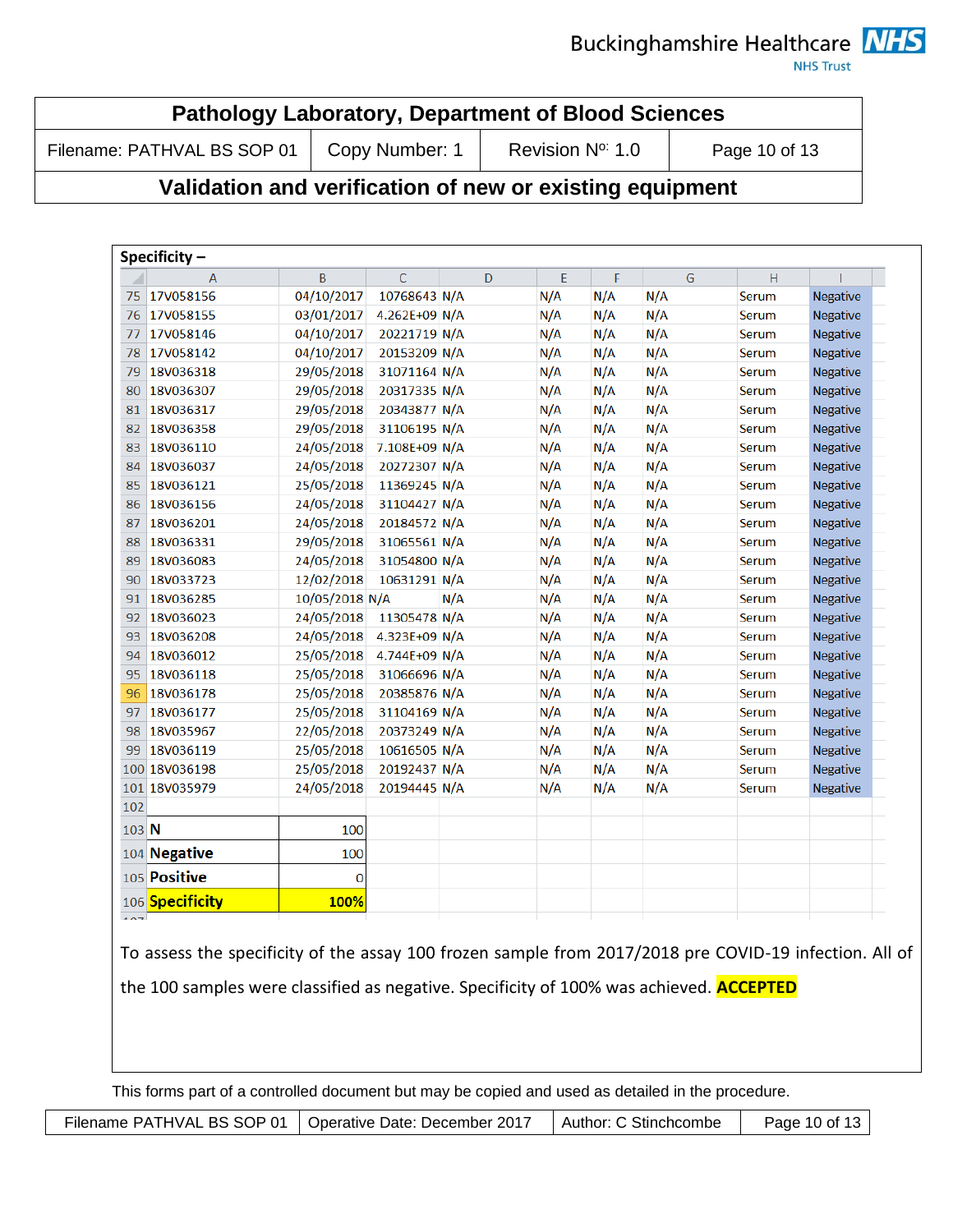**NHS Trust** 

| <b>Pathology Laboratory, Department of Blood Sciences</b> |                |                 |               |  |  |  |  |  |
|-----------------------------------------------------------|----------------|-----------------|---------------|--|--|--|--|--|
| Filename: PATHVAL BS SOP 01                               | Copy Number: 1 | Revision N° 1.0 | Page 11 of 13 |  |  |  |  |  |
|                                                           |                |                 |               |  |  |  |  |  |

# **Validation and verification of new or existing equipment**



For linearity assessment a Positive serum was serially diluted at fixed ratios (i.e., 1:2; 1:4; 1:8; 1:16; 1:32 and 1:64) to cover the most clinically significant range of concentrations for this parameter. Serial dilutions were analysed and Linearity was assessed with calculation of linear regression analysis with  $R^2$ value of = 0.9749. **ACCEPTED**

### **Intra-Assay Precision – (Acceptable < 10% CV)**

For intra-assay evaluation 2 samples (Positive and negative) were repeated 10 times in a single batch in different location of the ELISA plate. CV of 8.8% was achieved for positive sample and 3.4% for negative sample. **ACCEPTED**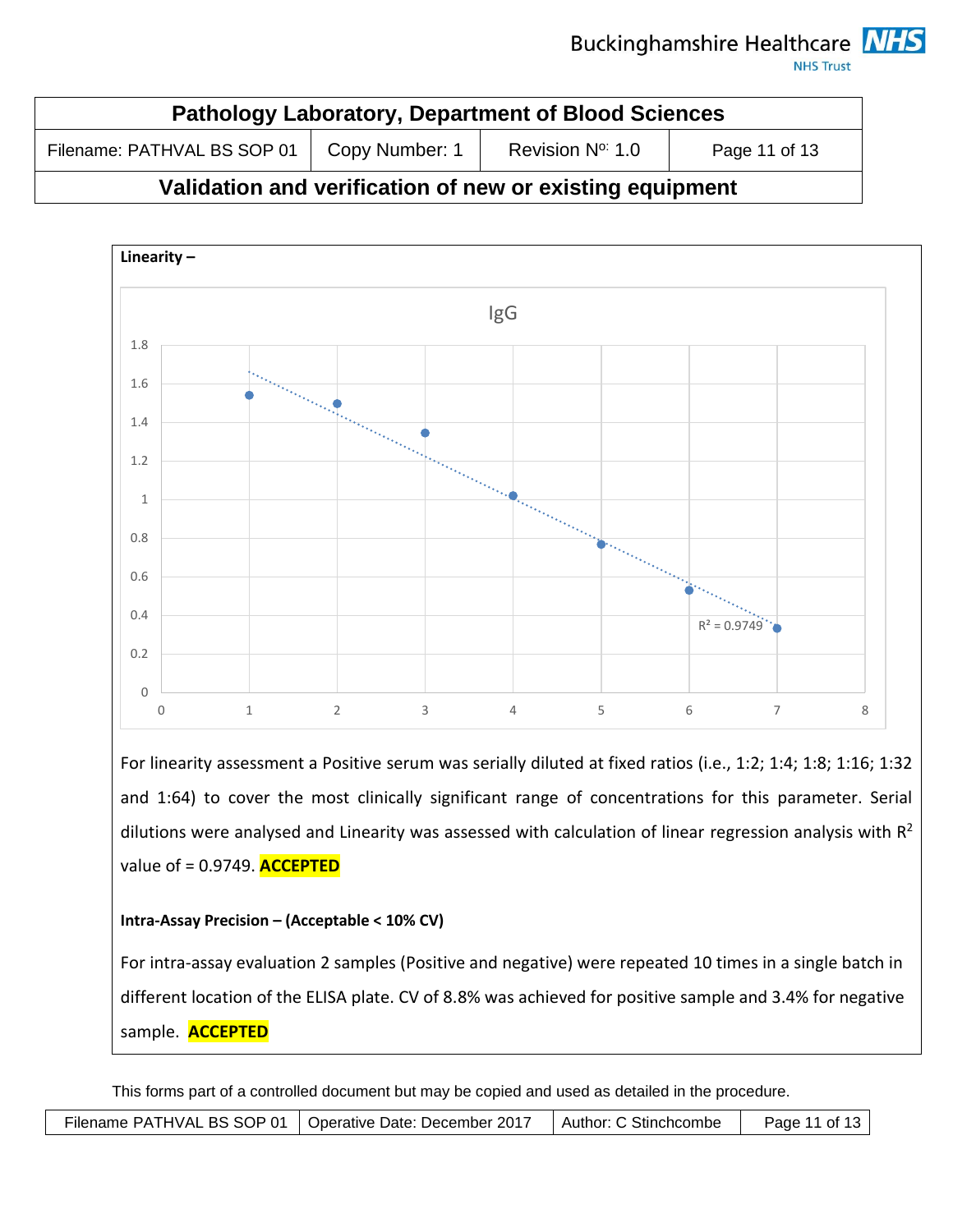**NHS Trust** 

| <b>Pathology Laboratory, Department of Blood Sciences</b> |                |                          |               |  |  |
|-----------------------------------------------------------|----------------|--------------------------|---------------|--|--|
| Filename: PATHVAL BS SOP 01                               | Copy Number: 1 | Revision $N^{\circ}$ 1.0 | Page 12 of 13 |  |  |

## **Validation and verification of new or existing equipment**

**Inter-Assay Precision – (Acceptable < 15% CV)** For intra-assay evaluation a positive sample was analysed on separate batch 8 times. CV of 3.66% was achieved. **ACCEPTED Assay carryover –** To assess possible assay carryover one strong positive (ID-20S165992) and one negative (ID-218V036023) were run in pattern shown below:  $\mathsf B$  $\mathsf C$ D F E G H  $\mathcal{A}$  $\overline{A}$ 1 Pos Sample ID 205165992 2 Neg Sample ID 18V036023 18 LAB NUMBER (ORIGINAL) SAMPLE DATE MRN/NHS PCR LAB NUMBER CT VALUE PCR TEST PCR RESULT DATE SAMPLE TYPE 1gG Results 4 20S165992 **POS** Serum 0.632 5 20S165992 **POS Serum**  $0.622$ 6 20S165992 **POS** 0.572 **Serum**  $\overline{7}$ 20S165992 POS  $0.522$ **Serum** 8 205165992 POS 0.636 Serum  $N/A$ 9 18V036023 Serum 0.117 10 18V036023  $N/A$ Serum 0.129 11 18V036023  $N/A$ 0.117 Serum 12 18V036023  $N/A$ Serum 0.122 13 18V036023  $N/A$ Serum 0.123 14 20S165992 **POS Serum** 0.546 15 205165992 **POS**  $0.5$ Serum  $N/A$ 16 18V036023 **Serum**  $0.129$ 17 18V036023  $N/A$ 0.125 **Serum** 18 20S165992 **POS** Serum 0.528 19 20S165992 **POS** Serum  $0.509$ 20 18V036023  $N/A$ Serum 0.122 21 18V036023  $N/A$ Serum  $0.121$ 22 20S16 Serum 0.50 23 18V036023  $N/A$  $0.118$ Serum 24 25 Pos Sample ID 0.559 26 Mean  $27$  SD 0.049 28 CV % 8.858 29 18V036023 30 Neg Sample ID 31 Mean 0.122 32 SD 0.004 33 CV % 3.411

No carryover was observed - **ACCEPTED**

|  | Filename PATHVAL BS SOP 01   Operative Date: December 2017 | Author: C Stinchcombe | Page 12 of 13 |
|--|------------------------------------------------------------|-----------------------|---------------|
|--|------------------------------------------------------------|-----------------------|---------------|